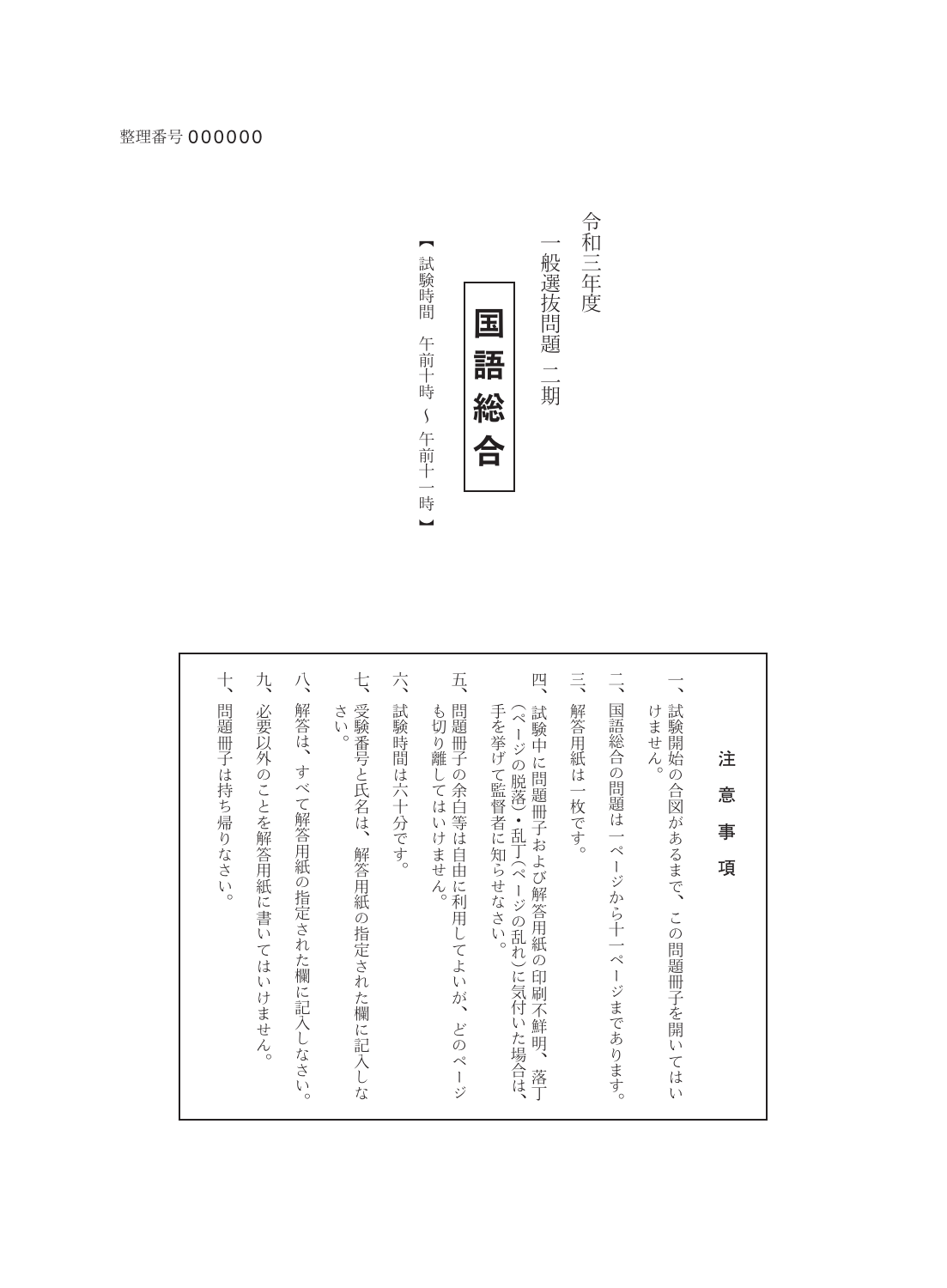

 $\mathop{\backslash}\limits_{\circ}$ 次の文章は、藤代泉「継ぐということ」の一部分である(ただし、少し書き換えた)。読んで後の設問に答えなさ (四十点)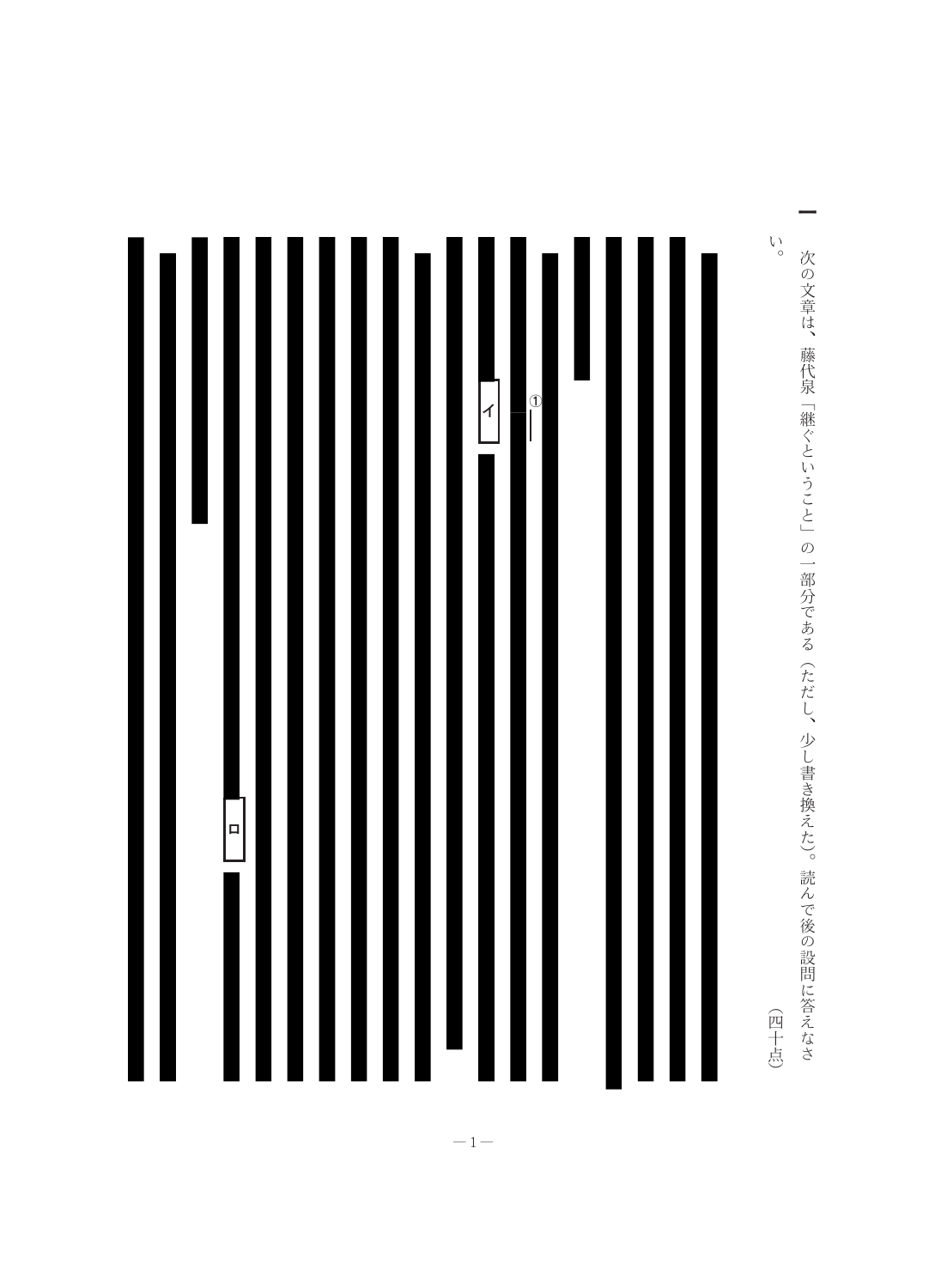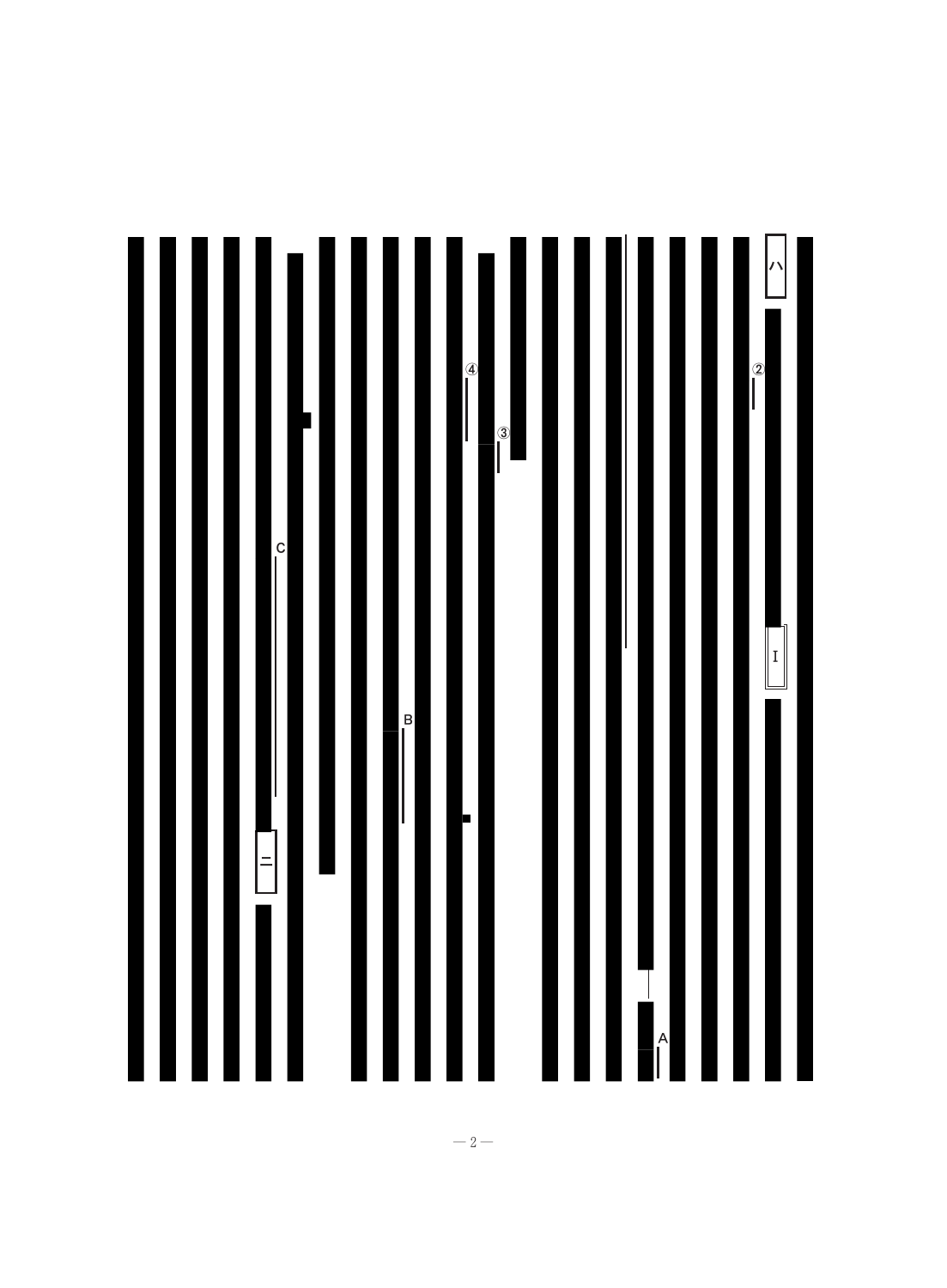

 $\overline{\phantom{a}}^{\mathsf{D}}$ 

(藤代泉「継ぐということ」より)

 $-3-$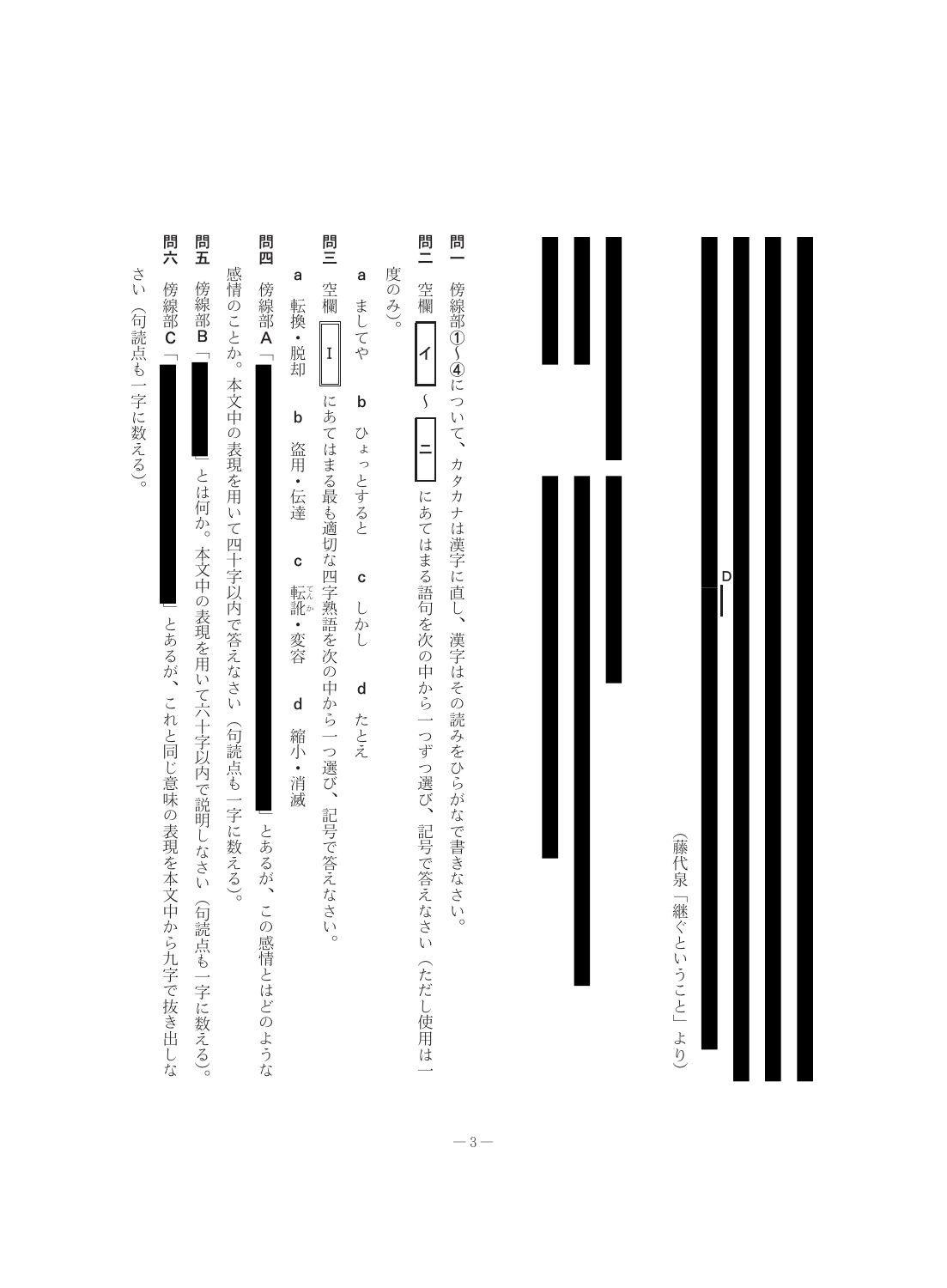問七 傍線部D「■■」とは何か。本文中から二十一字で抜き出しなさい (句読点も一字に数える)。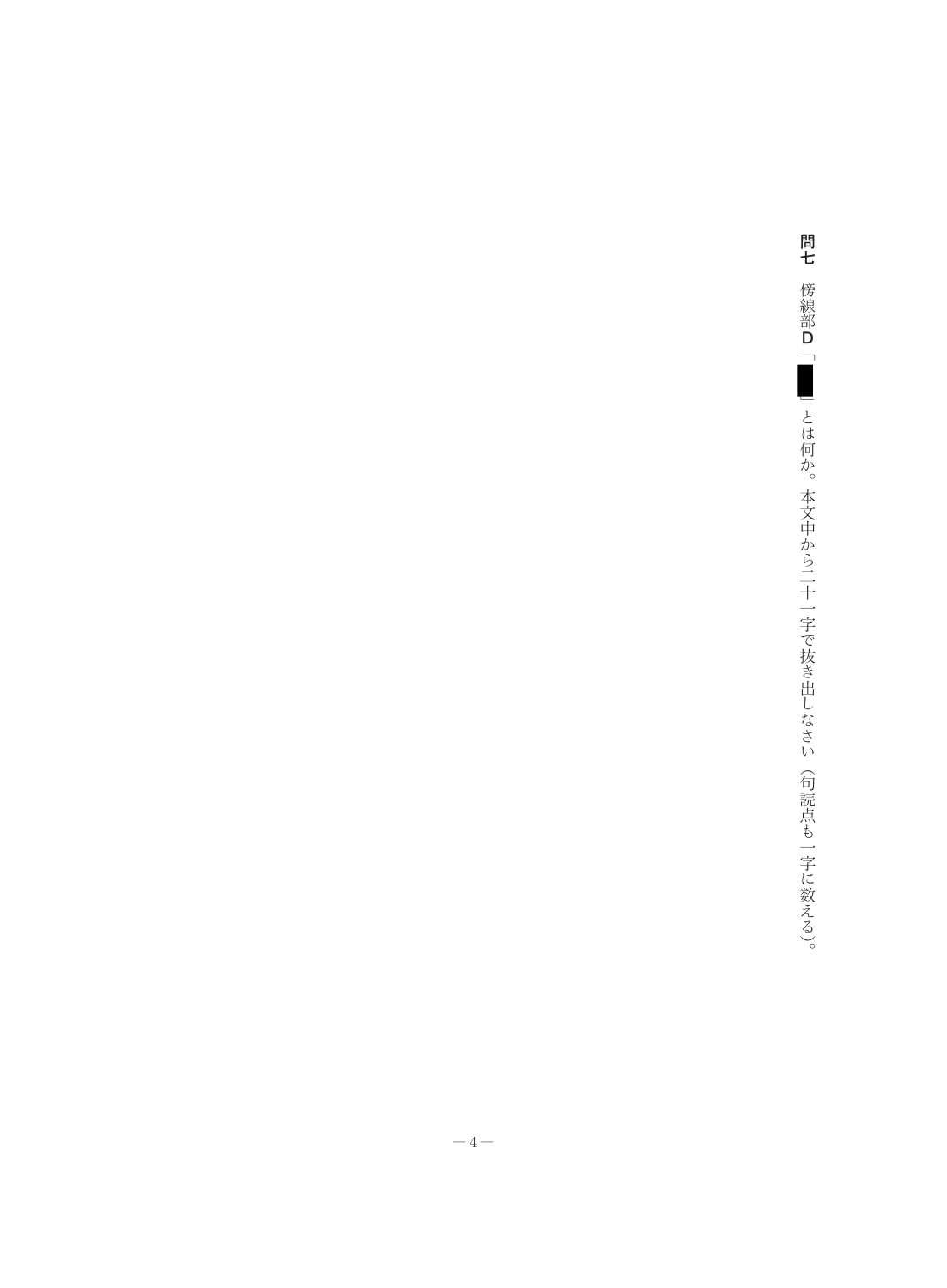

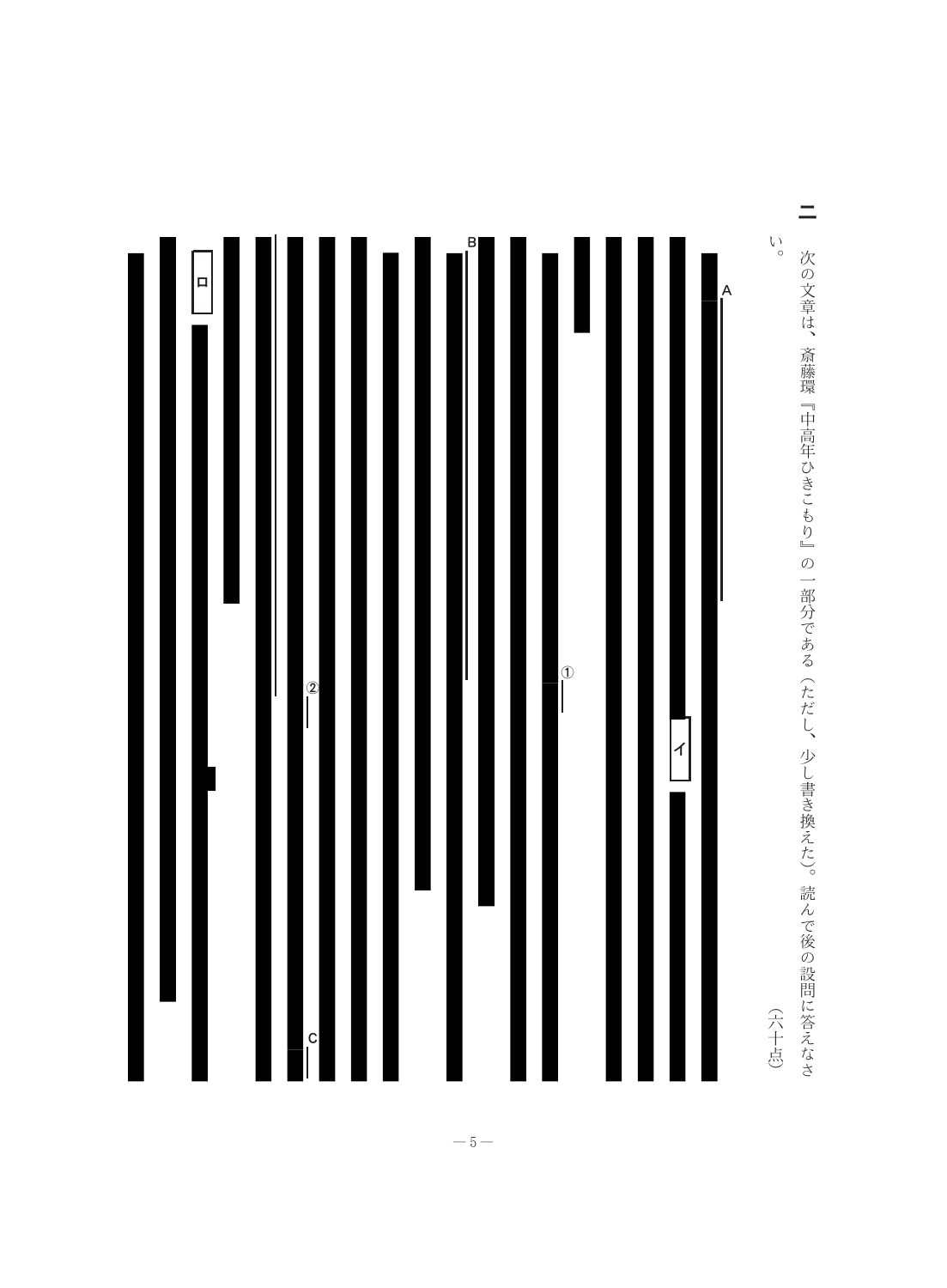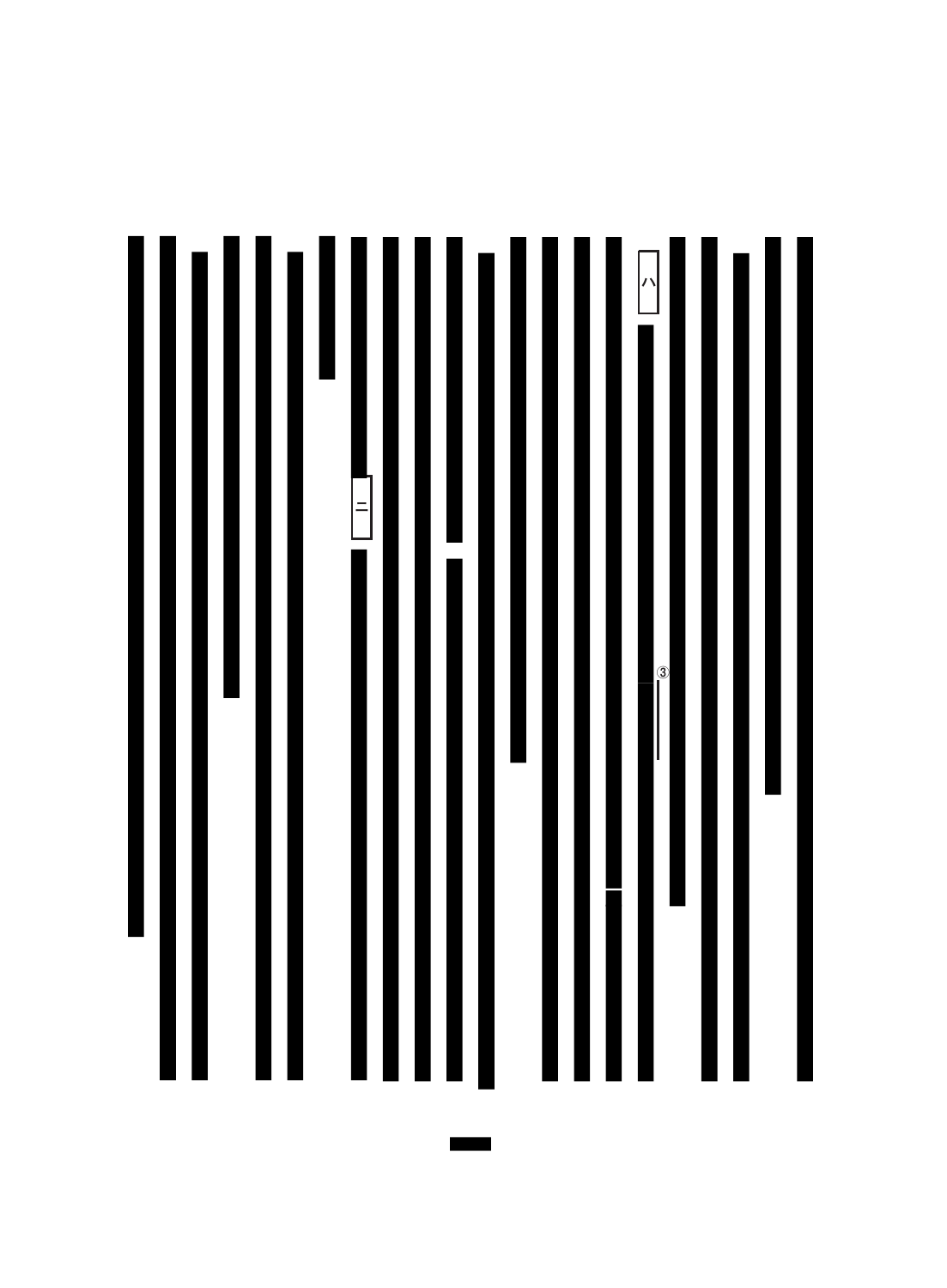

 $-7-$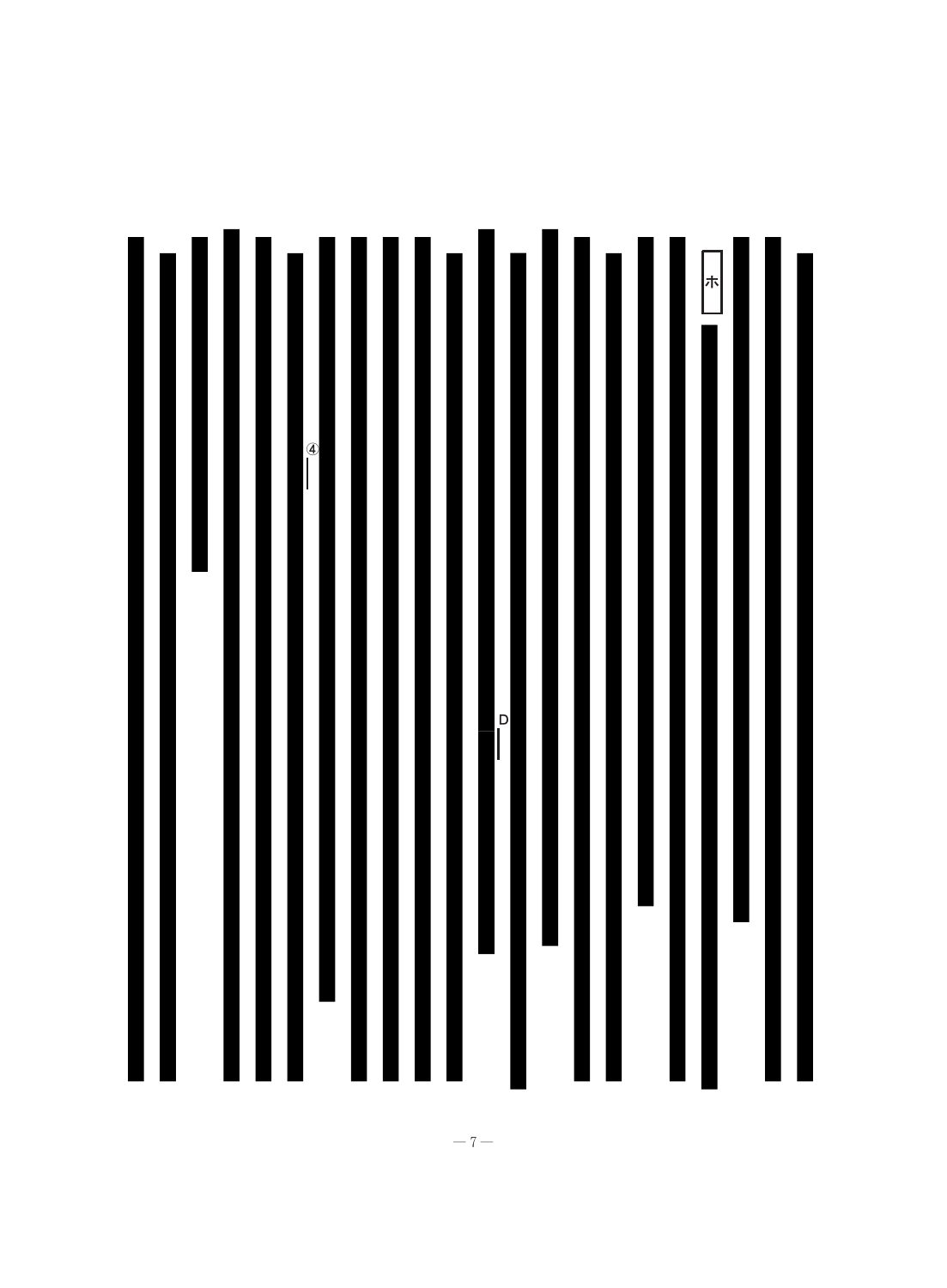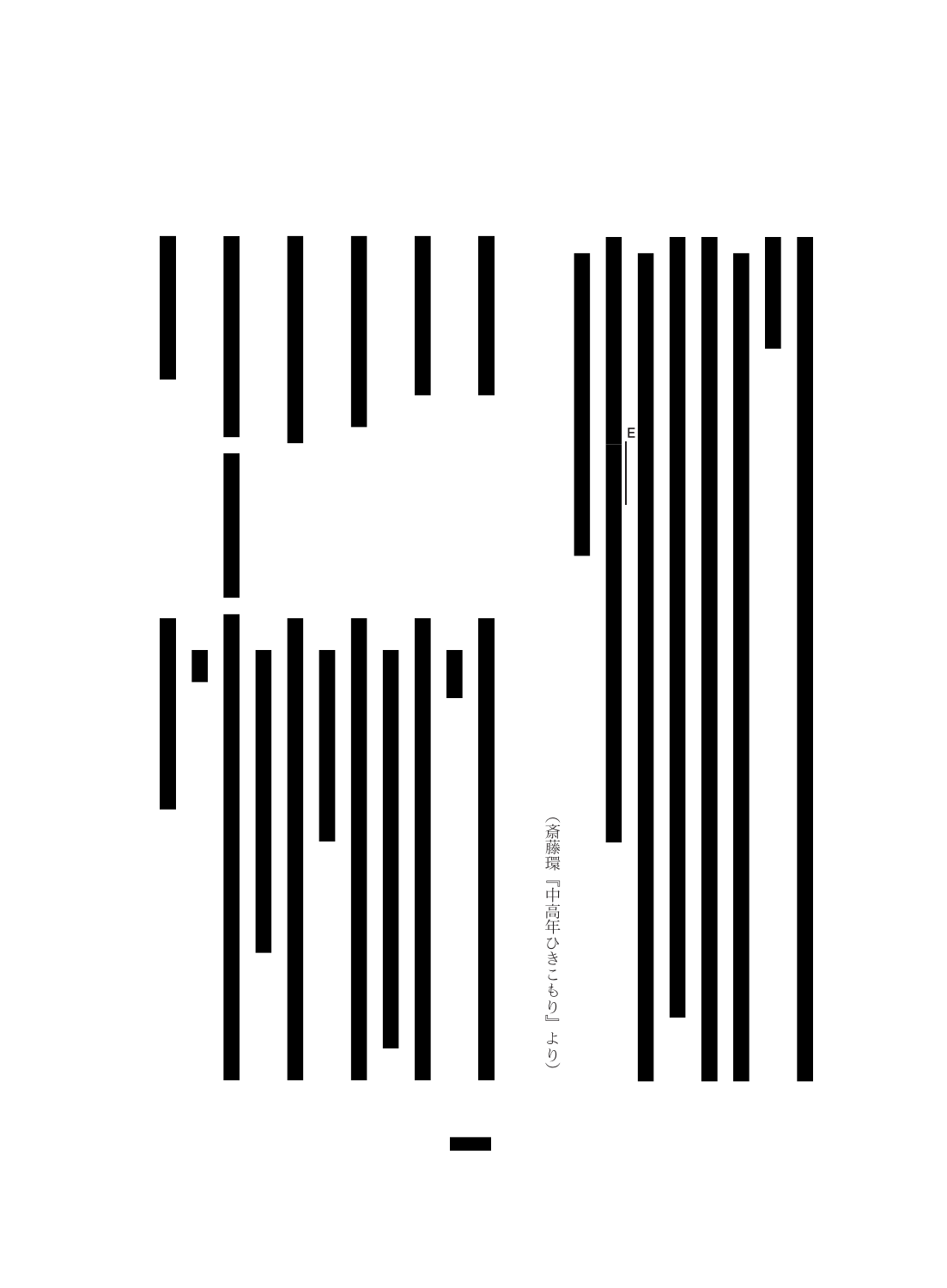- 問<br>一 傍線部①~④について、カタカナは漢字に直し、漢字はその読みをひらがなで書きなさい。
- 問<br>二 空欄 度のみ)。  $\Bigg\vert$   $\Bigg\vert$   $\Bigg\vert$  $\sqrt{2}$ |<br>|ホ | にあてはまる語句を次の中から一つずつ選び、記号で答えなさい(ただし、使用は
- a もちろん  $\mathsf b$ ただ  $\mathbf{c}$ たとえば  $\mathsf{d}$ いわゆる e ひょっとすると
- 問三 傍線部A「 えられるものはどれか。次の中から二つ選び、記号で答えなさい。 」とあるが、このことについて筆者の考えと一致すると考

 $-9-$ 

- a 熟社会と言える。 自分の思いや考えを、周囲に全く配慮せずありのままに発信する著名人があがめられる現代の日本社会は、成
- $\mathsf{b}$ 未成熟な年代を、あえて成人として扱い成長を促す制度を導入することは、成熟社会の条件である。
- $\mathsf{d}$  $\mathbf{c}$ えられる。 身体的、精神的にハンディキャップがある人間が、全く問題なく生活していける環境は、未成熟な社会だと考 未成年者が戦場へ赴き、強制的に一人前の人間として扱われているのは、社会が十分成熟しているからである。
- e 未成熟な社会では、就学年齢の児童が学校へ行かずに成人同様に労働している。
- 問四 傍線部B 「
- いて、あてはまらないものはどれか。次の中から二つ選び、記号で答えなさい。

」とあるが、筆者の考える「成熟」につ

a 現代社会においては、未成熟な人間は、時間の経過とともに成熟していくとは見なされていない。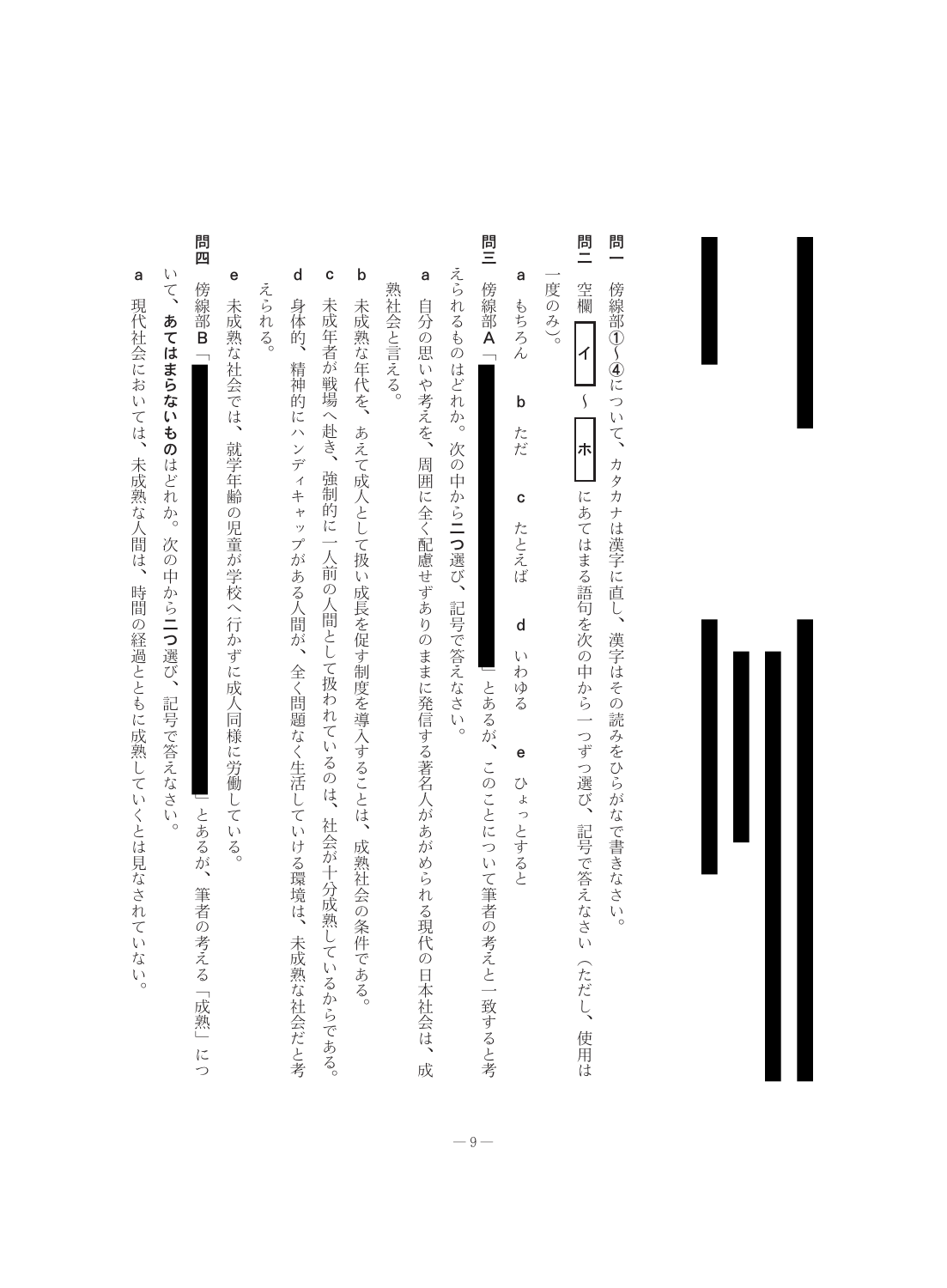- $\mathsf{b}$ いえる。 過去に自分が行ってきた悪事を人前で公然と口にできるようになるということは、その人の成熟の証であると
- $\mathbf{c}$ 人間として成熟したといえる。 ボランティアへの参加を通し、 自分が常時抱いていた不平不満を省みるようになり、 それらが軽減されるのは、
- $\mathsf{d}$ 社会活動に参加させようとすることは、成熟を促すのに逆効果である。 ひきこもりを続け、他者との交流を避けていても、人は一定の成熟が期待できるので、 家族や周囲が無理やり
- $\mathbf{e}$ 成熟は、自分と異なる年代や立場の人々と、コミュニケーションをとることによって促される。
- 問<br>五 傍線部C 」とあるが、「 が
- どうして語義矛盾と言えるのか。 わかりやすく五十五字以内で説明しなさい (句読点も一字に数える)。
- 問六  $\sqrt{ }$ 傍線部D「\_\_」とあるが、それは具体的に何を指しているか。本文中の言葉を用いて八十字以内で説明しなさ (句読点も一字に数える)。
- 問七 (句読点も一字に数える)。 傍線部E 」とあるが、それはどのようなことか。本文中の言葉を用いて百二十字以内で説明しなさい
- 問八 (同じ言葉を何回選んでもよい)。 次は、本文の最後に続く文章である。空欄  $\bigcirc$  $\boldsymbol{\zeta}$ 13 に入る言葉を次から選び、記号を書きなさい
- 成熟  $\mathsf b$ 未成熟  $\mathbf{c}$ 反社会  ${\sf d}$ 非社会

a

| 10 |               |               | $\circled{3}$<br>$\circledast$ | Í              |
|----|---------------|---------------|--------------------------------|----------------|
|    | $\circledS$   | $\circledast$ | $\circledS$                    | $\overline{2}$ |
|    | $\circledast$ | Ĵ             |                                |                |